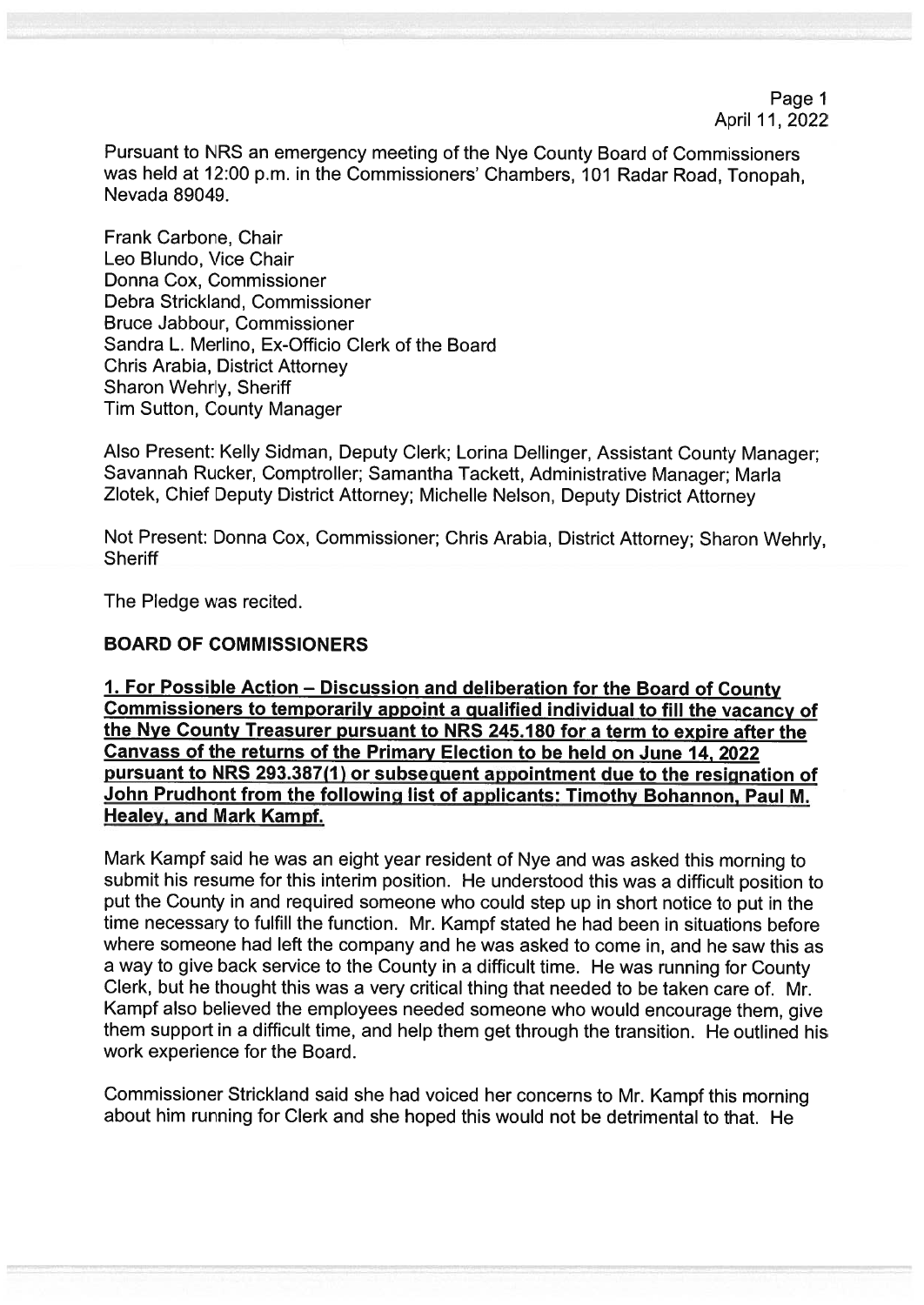said he thought it was <sup>a</sup> great opportunity to be of service and he did not see any detriment to it at all.

Mr. Kampf explained the reason he was running for County Clerk was not just to do <sup>a</sup> job but to provide service to the voters in the County and make the office a model for professionalism in the State and County. However, just like in this situation, he was willing to step up and take that risk, although he did not see it as <sup>a</sup> big risk as he thought the citizens of the County would acknowledge his willingness to sacrifice his time and efforts to do what was right for them.

Commissioner Blundo said Mr. Kampf had <sup>a</sup> very impressive resume. He believed Mr. Kampf had the qualifications to step in and the County was thankful he put his name in the hat.

Paul Healey said up until <sup>30</sup> minutes ago he did not even know this position existed. He was <sup>a</sup> <sup>15</sup> year resident of Pahrump and had gotten very involved in the community. He had been <sup>a</sup> CPA for over <sup>40</sup> years and spent <sup>12</sup> to <sup>13</sup> years in private industry as <sup>a</sup> chief financial officer in <sup>a</sup> few corporations. Other than that he had formed his practice in Las Vegas and still had that practice, but he spent most of his time in Pahrump by design. As <sup>a</sup> financial officer and running <sup>a</sup> tax office Mr. Healey did not think this would be anything too particularly unusual for him.

Commissioner Strickland said she had also spoken with Mr. Healey and she was grateful to have three amazing candidates to interview this morning on short notice. She saw that he was quite busy and this job had some time constraints until the election was certified. She asked Mr. Healey how he would handle it.

Mr. Healey advised tax season was coming to an end so in the short-term there were no issues there. He worked seven days <sup>a</sup> week already and felt he could switch from <sup>A</sup> to B, but he recognized the issue. He assumed staff was more than capable and knew their jobs, but if there was <sup>a</sup> need for overview and direction that was certainly easy to do. Mr. Healey said he had run staff in multiple accounting departments so to him it was just another function and nothing to be too concerned about.

Commissioner Blundo said Mr. Healey had an impressive resume and thanked him for expressing interest on such short notice.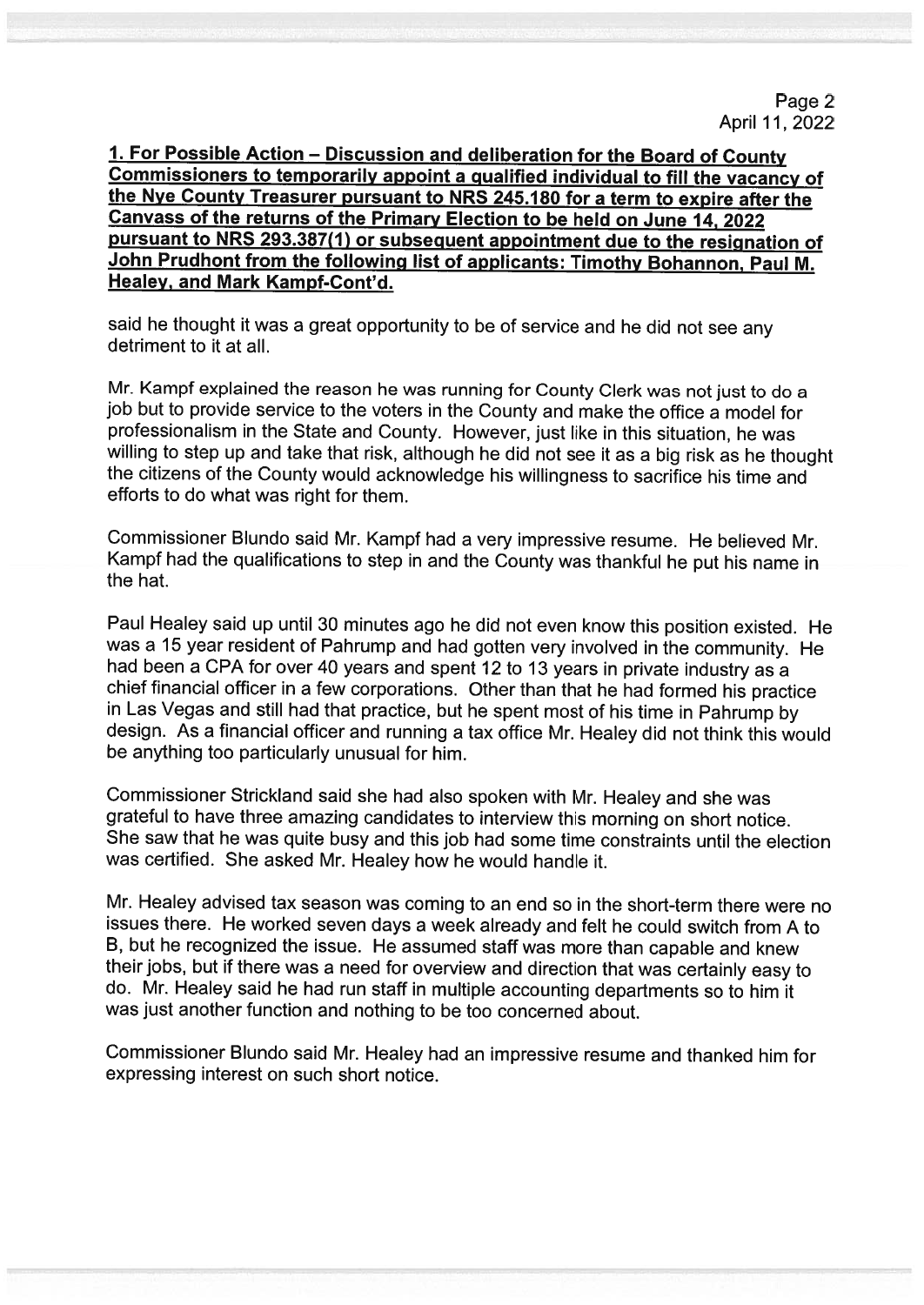Commissioner Carbone asked if in fact the folks in the Treasurer's Office were not realty up to par if Mr. Healey would be able to help them.

Mr. Healey did not view that as a problem. He said in one of his jobs as a very young man everything was two years behind and within 60 days everything was up to date.

Commissioner Blundo asked Mr. Healey what he would bring to avoid Nye County returning to fiscal watch and if it was placed on fiscal watch during his tenure would he invite the State to assist the Treasurer's Office.

Mr. Healey said he was more than capable of handling things. He felt there was something on the governmental side that needed to be more fully explained to he and the staff, but bringing in the State would not be his first choice.

Tim Bohannon said he had been a CPA for over 20 years. As to the concern about bringing in the State, with his background in internal controls, risk management and financial reporting, Mr. Bohannon saw the ability of seeing what the County had, if there were gaps as far as knowledge, make sure issues were addressed that he had been aware of on the cash side of the bank reconciliations, and insure there was good continuity. He said he wanted to do this to help out his community, the County to ensure it was compliant, and that it was the best level effort to stay off of any watch.

Commissioner Blundo said Mr. Bohannon had an excellent resume and thanked him for stepping up. He asked Mr. Bohannon what he would do to avoid Nye County returning to fiscal watch and would he invite the State to assist the Treasurer's Office if that happened.

Mr. Bohannon said he tried to run resources internally and resolve the problem and make the decision to invite the State to come as the last resort. If necessary, he would bring them in and work together, but he thought that could be avoided. He also thought the scope that existed today would help the County get there.

Commissioner Strickland asked what kind of time Mr. Bohannon could dedicate to this position.

Mr. Bohannon advised he had worked on multiple projects and was also the CEO, president and treasurer of a not-for-profit entity and a for-profit entity. Fortunately he had good people around that project and would able to delegate as needed to continue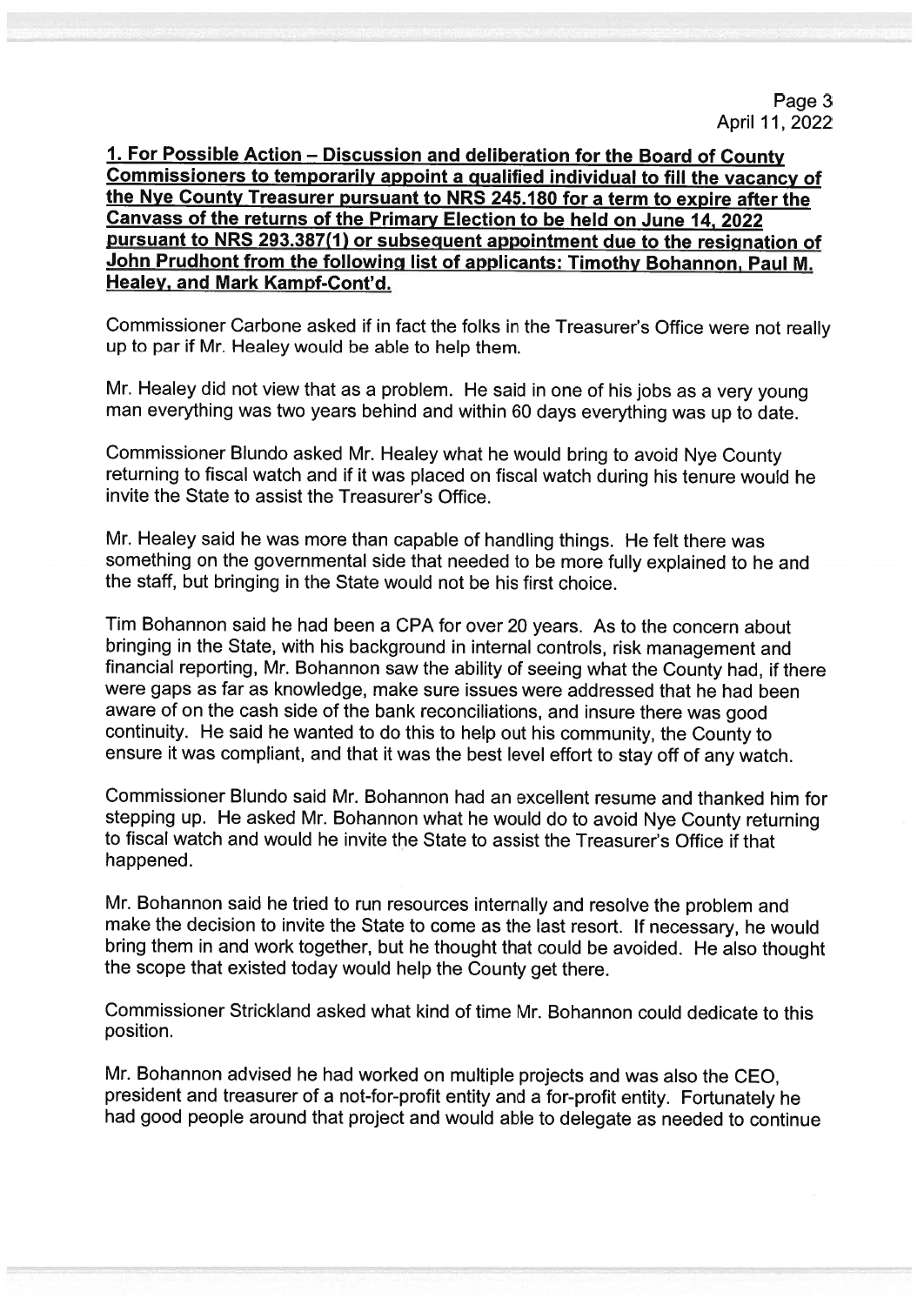that while serving the public. He also had other projects he worked on professionally that were short-lived projects and he was at liberty to adjust that as needed.

Commissioner Blundo asked Mr. Kampf what he brought to avoid Nye County returning to fiscal watch and if the County was on that trajectory to go back on fiscal watch would Mr. Kampf invite the State to assist the Treasurer's Office.

Mr. Kampf stated his first goal was to ensure the County did not get in that position of needing the State. It was <sup>a</sup> matter of analyzing the situation, understanding the resources available, developing <sup>a</sup> <sup>p</sup>lan, pulling together the people who would implement that <sup>p</sup>lan, and then execute the <sup>p</sup>lan according to the timeline. He did not understand the process fully as to what was involved in bringing the State in, but he preferred to not even get to that point.

Dwight Lilly said he found out about the meeting by chance. He did not have <sup>a</sup> position one way or the other if the Board had the legal right to appoint someone without going through the proper posting of the job openings, but he thought the Commission should take <sup>a</sup> deep breath before taking action today to be sure they were on solid legal ground going forward. He suggested contacting the Attorney General's Office for <sup>a</sup> legal opinion as well as the Department of Taxation because of the corruption and sabotage allegations Mr. Prudhont made.

Joe Burdzinski stated his support of Mr. Kampf for the appointment.

Commissioner Carbone asked if the Board was doing something illegal.

As to the properness of the emergency meeting, Maria Zlotek stated based on the circumstances it qualified as an emergency, it was posted, and the Board was following the procedure for an emergency.

Commissioner Biundo made <sup>a</sup> motion to appoint Mark Kampf as the Treasurer until June 14, 2022, pursuant to NRS 293.387; seconded by Commissioner Jabbour.

Commissioner Jabbour said he was impressed with all candidates and thanked them for coming on such short notice.

Commissioner Carbone expressed his appreciation to staff for setting this meeting up as well as to the candidates for stepping up.